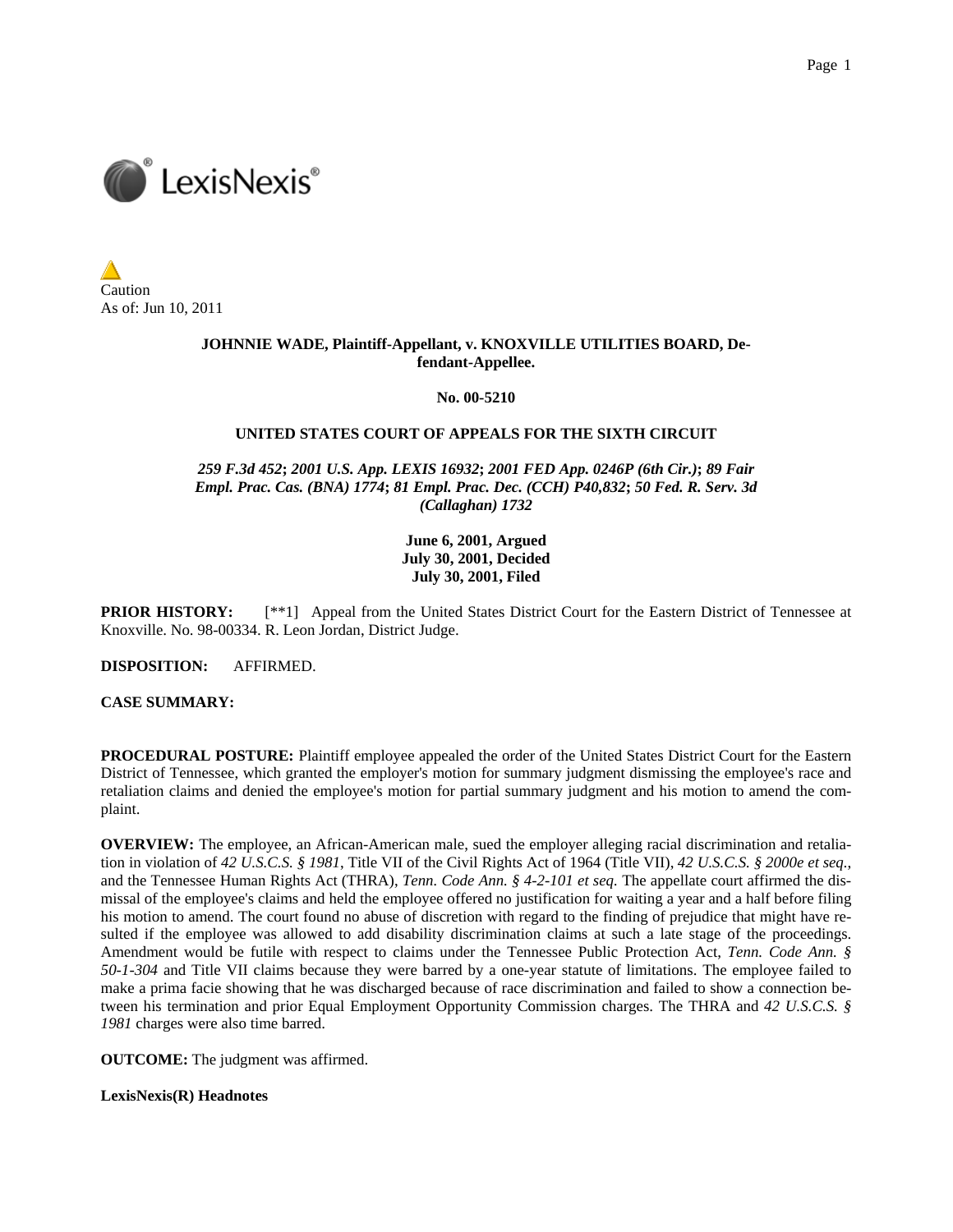## *Civil Procedure > Pleading & Practice > Pleadings > Amended Pleadings > Leave of Court*

[HN1] Under *Fed. R. Civ. P. 15(a)*, leave to amend a pleading shall be freely given when justice so requires.

### *Civil Procedure > Pleading & Practice > Pleadings > Amended Pleadings > General Overview*

[HN2] Several factors that should be considered in determining whether to grant a motion to amend are undue delay in filing, lack of notice to the opposing party, bad faith by the moving party, repeated failure to cure deficiencies by previous amendments, undue prejudice to the opposing party, and futility of amendment are all factors which may affect the decision. Delay by itself is not sufficient reason to deny a motion to amend. Notice and substantial prejudice to the opposing party are critical factors in determining whether an amendment should be granted.

### *Civil Procedure > Pleading & Practice > Pleadings > Amended Pleadings > General Overview*

[HN3] When amendment is sought at a late stage in the litigation, there is an increased burden to show justification for failing to move earlier.

#### *Civil Procedure > Pleading & Practice > Pleadings > Amended Pleadings > Leave of Court Civil Procedure > Appeals > Standards of Review > Abuse of Discretion*

[HN4] The denial of a motion for leave to amend is reviewed for abuse of discretion, except to the extent that the decision is based on a legal conclusion that the amendment would not withstand a motion to dismiss.

#### *Governments > Legislation > Statutes of Limitations > Time Limitations*

[HN5] A retaliatory discharge claim under the Tennessee Public Protection Act, *Tenn. Code Ann. § 50-1-304*, is governed by a one-year statute of limitations and accrues when the plaintiff knew or should have known that an injury had been sustained. The period commences when a plaintiff receives unequivocal oral notice of the decision to terminate his employment.

### *Administrative Law > Judicial Review > Reviewability > Exhaustion of Remedies Civil Rights Law > Federally Assisted Programs > Scope Civil Rights Law > Practice & Procedure > Exhaustion*

[HN6] The race discrimination claim under Title VI of the Civil Rights Act of 1964, *42 U.S.C.S. § 2000d et seq.*, is governed by the one-year limitations period set forth in *Tenn. Code Ann. § 28-3-104(a)(3)* for civil actions brought under federal civil rights statutes. Since a plaintiff is not required to exhaust administrative remedies before bringing a claim under Title VI of the Civil Rights Act of 1964, *42 U.S.C.S. § 2000d et seq.*, the limitations period is not tolled during the pendency of the administrative proceedings.

*Civil Procedure > Summary Judgment > Appellate Review > Standards of Review Civil Procedure > Appeals > Standards of Review > De Novo Review* [HN7] An appellate court reviews de novo a district court's grant of summary judgment.

### *Civil Procedure > Summary Judgment > Motions for Summary Judgment > General Overview Civil Procedure > Summary Judgment > Standards > Appropriateness Civil Procedure > Summary Judgment > Standards > Materiality*

[HN8] Summary judgment is appropriate when there are no issues of material fact in dispute and the moving party is entitled to judgment as matter of law. *Fed. R. Civ. P. 56(c)*. In deciding a motion for summary judgment, the court must view the factual evidence and draw all reasonable inferences in favor of the non-moving party.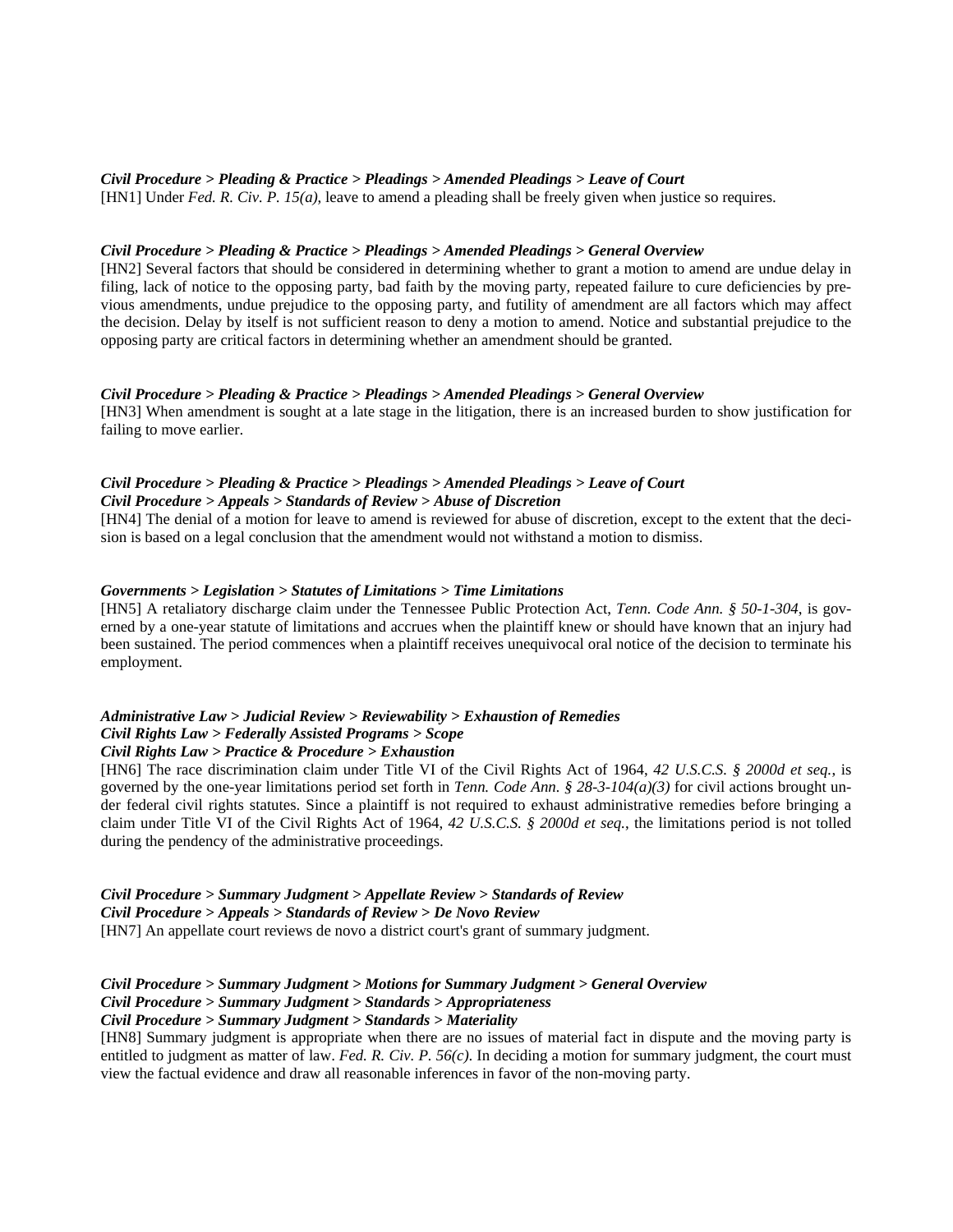#### *Governments > Legislation > Statutes of Limitations > Extension & Revival*

*Governments > Legislation > Statutes of Limitations > Time Limitations*

# *Labor & Employment Law > U.S. Equal Employment Opportunity Commission > Time Limitations > General Overview*

[HN9] The continuing violation doctrine may serve to toll the statutory period within which to file a complaint with the Equal Employment Opportunity Commission. The continuing violation doctrine, however, does not relieve a plaintiff of the need to file an action within 90 days of receiving the right-to-sue letter.

# *Labor & Employment Law > U.S. Equal Employment Opportunity Commission > Time Limitations > Estoppel, Tolling & Waiver*

[HN10] The 90-day Equal Employment Opportunity Commission filing requirement for a discrimination action is not jurisdictional and may be subject to equitable tolling in exceptional circumstances.

# *Civil Rights Law > Practice & Procedure > Limitation Periods Governments > Legislation > Statutes of Limitations > Tolling Labor & Employment Law > Discrimination > Title VII of the Civil Rights Act of 1964 > Statutes of Limitations > Estoppel, Tolling & Waiver*

[HN11] State law tolling or savings provisions do not apply to the limitations periods expressly set forth in Title VII of the Civil Rights Act of 1964, *42 U.S.C.S. § 2000e et seq.*

# *Governments > Legislation > Statutes of Limitations > Pleading & Proof*

# *Governments > Legislation > Statutes of Limitations > Tolling*

[HN12] In order to toll a statute of limitation, under Tennessee law, the plaintiff bears the burden of proving the injured party was of unsound mind during the entire time in question. To be of "unsound mind," Tennessee law requires that one be incapable of attending to any business or taking care of himself.

# *Evidence > Procedural Considerations > Burdens of Proof > Allocation Evidence > Procedural Considerations > Burdens of Proof > Ultimate Burden of Persuasion Labor & Employment Law > Discrimination > Disparate Impact > General Overview*

[HN13] To establish a prima facie case of race discrimination, a plaintiff must show that he (1) was a member of a protected class, (2) was qualified for the position, (3) was discharged, and (4) was replaced by a person outside the protected group. Once a prima facie showing is made, the burden of production shifts to the defendant to articulate a legitimate non-discriminatory reason for its decision. The ultimate burden of persuasion rests with the plaintiff to prove that the proffered reasons were a pretext for discrimination.

### *Labor & Employment Law > Discrimination > Retaliation > General Overview*

### *Labor & Employment Law > Discrimination > Title VII of the Civil Rights Act of 1964 > General Overview*

[HN14] To demonstrate a prima facie case of retaliation, plaintiff must show that (1) he was engaged in activity protected by Title VII of the Civil Rights Act of 1964, *42 U.S.C.S. § 2000e et seq.*, *(2)* the activity was known to the defendant, (3) he was subjected to tangible employment action, and (4) there is a causal link between the protected activity and the adverse employment action. The evidence must be sufficient to raise an inference that the protected activity was the likely reason for the adverse action.

### *Governments > Legislation > Statutes of Limitations > Time Limitations*

[HN15] Claims brought under the Tennessee Human Rights Act, *Tenn. Code Ann. § 4-21-101 et seq.*, are subject to the one-year limitations period set forth in *Tenn. Code Ann. § 4-21-311*.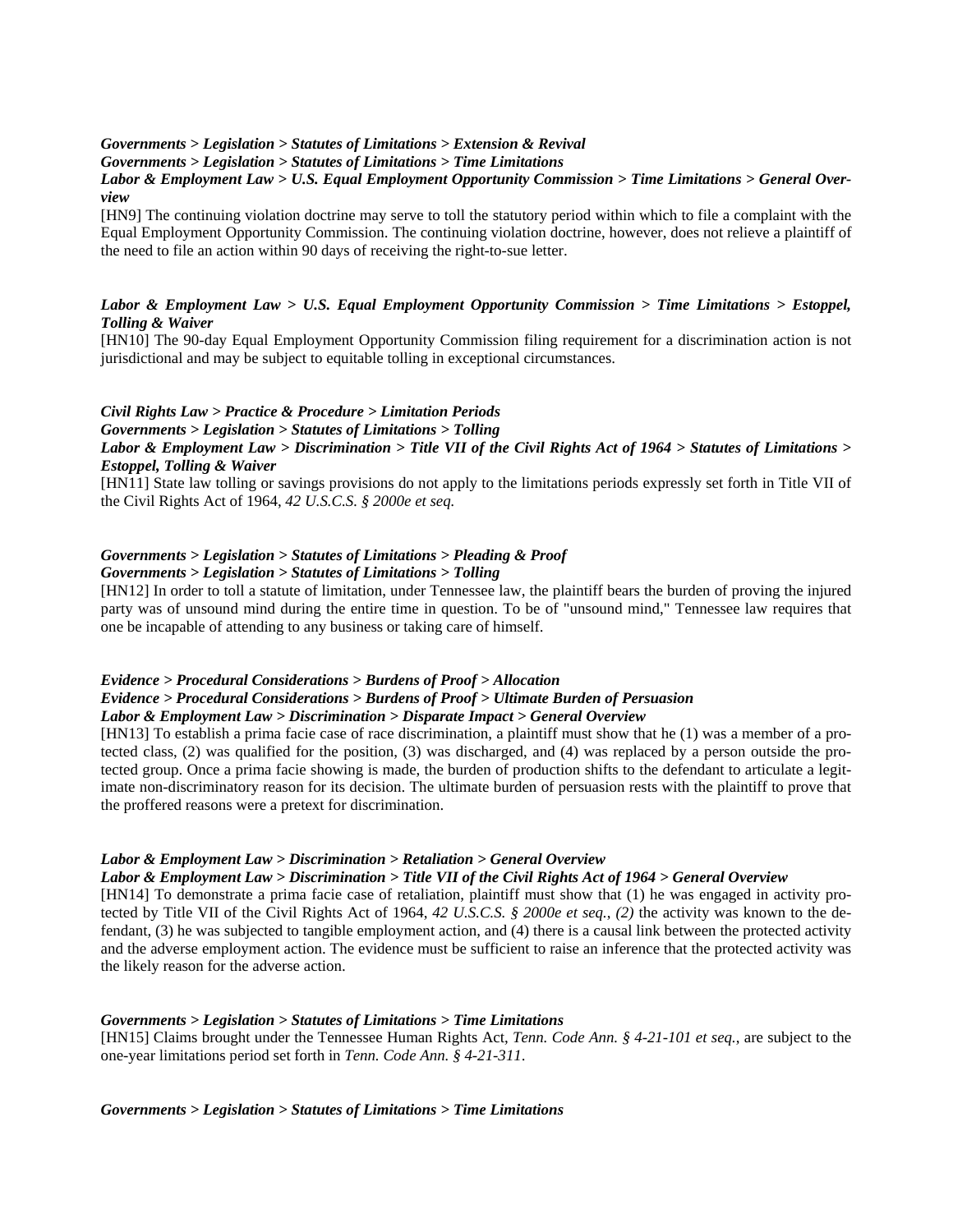[HN16] Because *42 U.S.C.S. § 1981* does not specify a statute of limitations, the court applies the one-year limitations period from *Tenn. Code Ann. § 28-3-104*.

**COUNSEL:** ARGUED: George T. Underwood, Jr., THE LAW OFFICE OF GEORGE T. UNDERWOOD, Knoxville, Tennessee, for Appellant.

Adrienne L. Anderson, KRAMER, RAYSON, LEAKE, RODGERS & MORGAN, Knoxville, Tennessee, for Appellee.

ON BRIEF: George T. Underwood, Jr., THE LAW OFFICE OF GEORGE T. UNDERWOOD, Knoxville, Tennessee, for Appellant.

Adrienne L. Anderson, Edward G. Phillips, KRAMER, RAYSON, LEAKE, RODGERS & MORGAN, Knoxville, Tennessee, for Appellee.

**JUDGES:** Before: GUY, BOGGS, and GILMAN, Circuit Judges.

**OPINION BY:** RALPH B. GUY, JR.

### **OPINION**

 [\*\*\*2] [\*455] RALPH B. GUY, JR., Circuit Judge. Plaintiff, Johnnie Wade, appeals from the entry of summary judgment in favor of his former employer, the Knoxville Utilities Board (KUB), on his claims of racial discrimination and retaliation in violation of *42 U.S.C. § 1981*; Title VII of the Civil Rights Act of 1964, **see** *42 U.S.C. § 2000e*; and the Tennessee Human Rights Act (THRA), *Tenn. Code Ann. § 4-21-101*. Plaintiff also contends that the district [\*\*2] court abused its discretion by denying his motion to amend the complaint to add new claims for disability discrimination, race discrimination, and retaliatory discharge. After careful review of the record and the arguments presented on appeal, we find no error and affirm.

#### **I.**

Plaintiff, an African-American male, was hired into KUB's four-year lineman apprentice program in October 1990. Although he was promoted to a second-year apprentice position, plaintiff and several others were notified in October 1992 that they would not be promoted to a third-year position because of poor attendance and other problems. In January 1993, plaintiff injured an ankle when he was hit with an electric cart driven by another employee. Although defendant's investigation was unable to substantiate the claim, plaintiff believed that the accident was intentional and racially motivated.

Upon his return to work in April 1993, plaintiff exhibited behavior that caused KUB to be concerned about his mental condition. Plaintiff was referred to Dr. Jeff Greenwood, a psychiatrist, for counseling. Dr. Greenwood diagnosed [\*\*\*3] plaintiff as suffering from paranoia, treated him with anti-psychotic medication, [\*\*3] and excused him from work. On April 19, 1993, plaintiff filed the first of three charges with the EEOC. This charge alleged race discrimination and harassment during his employment, including incidents of racially offensive language and fliers, derogatory comments and pranks, and the denial of training and promotions.

After being released to work by Dr. Greenwood, plaintiff returned to KUB on May 4, 1993. Plaintiff's behavior that day and the next concerned his supervisor and led to a leave of absence to continue treatment. In June 1993, Dr. Greenwood reported that plaintiff had responded to medication and could return to work as a lineman apprentice. He also indicated that plaintiff was taking 10 mg. of Stelazine at bedtime, which "may have some subtle sedative side effects," but that plaintiff had "no apparent impairment from his medication and may work in his former sensitive job on high power lines."

KUB requested a fitness-for-duty evaluation. Dr. Kenneth Carpenter, a board-certified psychiatrist, diagnosed plaintiff as having Schizophreniform Disorder and Paranoid Personality. He observed that plaintiff had difficulty with thinking and concentration, as well as continued feelings [\*\*4] of persecution, and recommended that he be placed on a different work crew in a less safety-sensitive position for six months. Plaintiff, who was represented by counsel at the time, asked for a third opinion. The third doctor concluded that plaintiff should not work with high voltage while taking the medication. Plaintiff was offered other work in the Properties Department, which he viewed as a demotion and refused.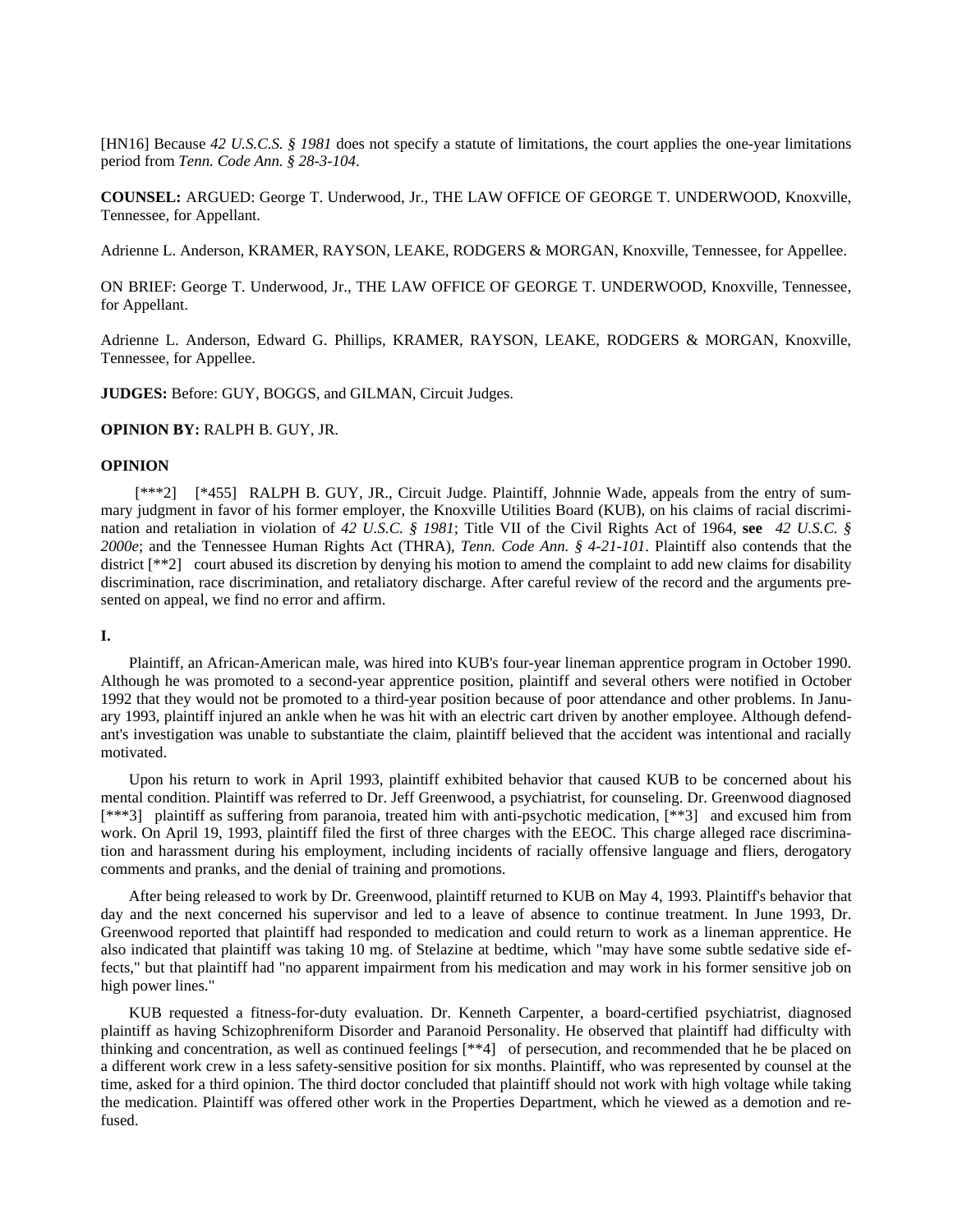In November 1993, Dr. Greenwood removed plaintiff from the medication and released him to work. Plaintiff returned [\*456] to work as a second-year lineman apprentice and was promoted to a third-year position in February 1994. Over the next several months, however, Bill Norton, the manager of [\*\*\*4] the program, received verbal reports of several near accidents that were attributed to plaintiff's mental lapses or inattention.

In July 1994, Norton consulted with Dr. Carpenter about plaintiff, who concluded that plaintiff should not remain in the lineman program but could handle a less safety-sensitive position in the meter tester apprentice program. Plaintiff was offered a transfer to a meter tester position, in the final year of the three-year program, with no loss of pay. [\*\*5] To accomplish the transfer without bidding the position, the transfer was specifically requested and granted as an accommodation under the Americans with Disabilities Act (ADA). In September 1994, the EEOC issued its determination that there was no evidence of discrimination. Notably, this determination concerned plaintiff's claims up to and including the transfer to the meter tester program. Plaintiff, however, did not file suit within 90 days.

Plaintiff worked in the meter tester apprentice program until March 27, 1995. On that day, plaintiff was asked to meet with Everett Noe, Manager of the Electric Meter Department, and Dennis Upton, Human Resources Manager, concerning complaints from several female coworkers that plaintiff's interactions made them feel uncomfortable. KUB considered the meeting to be a counseling session, not a disciplinary action, as no formal complaint had been filed. Plaintiff became agitated, demanded to know who had complained, and denied that he had harassed anyone. Plaintiff says Upton told him to "sit down and shut his damn mouth," while Upton claims he said he could not reveal the names because "it's the damn law."<sup>1</sup>

1 Plaintiff argues that these false accusations were made because of race and retaliation in order to prevent him from completing the meter tester apprentice program and achieving civil service protection.

 [\*\*6] Shortly after the meeting ended, plaintiff met Noe and Upton in the hallway and called Upton an "Uncle Tom." Upton, who is also African-American, called plaintiff back into his office, accused him of being insubordinate and, when [\*\*\*5] plaintiff would not apologize, suspended plaintiff with pay for the rest of the day. When they spoke by telephone later in the day, plaintiff refused to apologize. The next day, March 28, 1995, plaintiff was seen in the emergency room of a local hospital. According to Dr. Greenwood, plaintiff was psychotic and refused medication. As a result, plaintiff was involuntarily committed to a psychiatric hospital for treatment.

On June 4, 1995, plaintiff filed his second EEOC charge, alleging that he was falsely accused of sexual harassment in retaliation for filing the first EEOC charge. Several weeks later, plaintiff was approved by KUB to receive long-term disability benefits. Dr. Greenwood reported to KUB that plaintiff had schizophrenia with progressive decline and appeared to be permanently disabled. In October 1995, Dr. Greenwood indicated that plaintiff should apply for social security benefits. The district court noted that plaintiff was receiving [\*\*7] social security benefits for his mental condition.

Plaintiff had no further contact with KUB until December 1996, when he asked to return to work. He presented a letter from Dr. Greenwood dated December 18, 1996, which stated: "From his appearance today [plaintiff] seems able to return to work at some capacity, though his illness has been recurrent and may require future [\*457] periods of absence when symptoms might recur." However, a handwritten note at the bottom of the letter written by another doctor said that Dr. Greenwood had released plaintiff to return to his former job with no restrictions. Dr. Greenwood testified that the handwritten note, made by another doctor who had not treated plaintiff, did not comport with his opinion at the time.

KUB responded to plaintiff's request in a letter dated December 30, 1996, which outlined several conditions that would have to be met before plaintiff could return to work. The conditions included: (1) that plaintiff submit to a fitness-for-duty psychological examination by Dr. Carpenter; (2) that KUB complete its review of allegations of possible criminal conduct by plaintiff; (3) that plaintiff agree to complete [\*\*\*6] additional course [\*\*8] work that had been added to the meter tester program during his absence; and (4) that, if the other conditions were met, plaintiff meet with Upton to discuss disciplinary action for his conduct on March 27, 1995.<sup>2</sup>

2 The investigation into allegations of criminal activity was prompted by an alert from the TVA Employees Credit Union that plaintiff might be involved in a credit-card scam. KUB had a private investigator look into the allegation, but the evidence was inconclusive. On appeal, plaintiff argues that KUB unfairly investigated allegations of criminal activity on his part and included as a condition for his return to work that KUB complete its review of those allegations. The evidence submitted in this regard does not show or permit an inference that KUB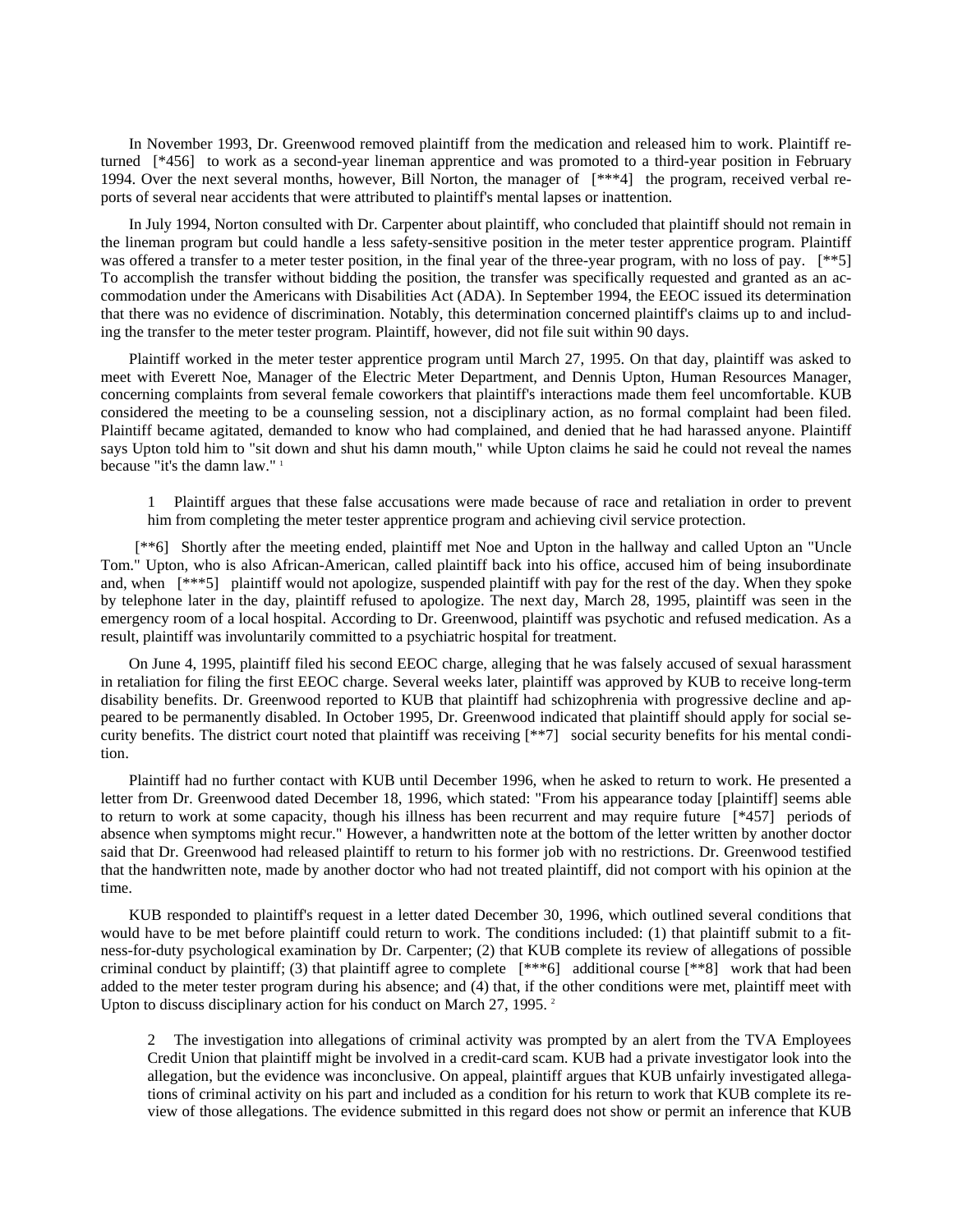unjustly or inappropriately looked into the conduct that was brought to its attention by the credit union. Nor was there evidence to suggest that the investigation was related to or the cause of plaintiff's discharge.

Dr. Carpenter conducted a fitness-for-duty [\*\*9] evaluation in January 1997 and concluded that plaintiff should not be returned to the ongoing stress of a work environment. He observed that plaintiff was not taking his medication and opined that there was a "great likelihood that Mr. Wade will have more striking irrational behavior as time goes on." Dr. Carpenter also indicated that plaintiff's "extreme guardedness and vague thinking make him difficult to work with" and that, "with the stress back on the job, his symptoms will intensify and there will be further problems." Dr. Greenwood testified that he did not disagree with any of the conclusions in Dr. Carpenter's report.<sup>3</sup>

3 Plaintiff contends that KUB violated its own policy by failing to obtain a third opinion concerning his ability to return to work. The language plaintiff relies on, however, pertains to the determination of eligibility for long-term disability benefits and not fitness to return to work.

Based principally on Dr. Carpenter's report, KUB decided not to have plaintiff return to work. [\*\*10] On February 26, 1997, KUB representatives advised plaintiff and his attorney that plaintiff could not return to work, but would remain on inactive status until he was no longer eligible for long-term disability benefits. Plaintiff was also advised that his [\*\*\*7] employment would be terminated as of June 30, 1997. Although KUB scheduled a due process pre-termination hearing, neither plaintiff nor his attorney attended. KUB prepared a notice of termination and cover letter dated April 11, 1997, but was unable to serve plaintiff personally. Plaintiff agreed to meet with Upton and Noe on April 15, 1997, but before they could give him the papers, plaintiff fell from the chair to the floor and claimed to have injured his back. Plaintiff filed a worker's compensation claim for the fall, which KUB contested. 4 On April 11, [\*458] 1997, the EEOC issued a right-to-sue letter on plaintiff's second EEOC charge, but plaintiff did not file suit within 90 days.

4 In 1999, based on information pertaining to the worker's compensation claim, KUB had a private investigator check whether plaintiff was playing on a basketball team despite his claimed back injury. Plaintiff asserts that this was evidence of continued harassment.

 [\*\*11] Plaintiff also claims that KUB sabotaged an offer of employment he received from Boeing, and that KUB did so in retaliation for his having filed complaints with the EEOC. Plaintiff received a contingent offer of employment from Boeing on June 23, 1997. After someone at Boeing contacted KUB for a reference check, the offer was withdrawn. Noe testified that someone from Boeing called him in July 1997 to ask about plaintiff's employment. Noe said plaintiff no longer worked at KUB. When asked why, Noe said plaintiff had been out of work for a great length of time, and they decided not to bring him back. Boeing withdrew the offer based in part on information received during its reference check, but indicated a willingness to reconsider if plaintiff could verify that his separation was voluntary and not for cause.

On August 14, 1997, plaintiff filed his third complaint with the EEOC, charging that he was harassed and discharged because of disability and race, and that he was retaliated against for filing EEOC charges. On March 5, 1998, the EEOC issued a right-to-sue letter. Plaintiff commenced this action on June 2, 1998, within the 90-day limitations period. [\*\*\*8] The complaint alleged [\*\*12] that KUB engaged in a pattern and practice of racial discrimination, maintained a racially hostile work environment, and retaliated against plaintiff for filing complaints of discrimination with the EEOC.

On November 23, 1999, about three weeks before the dispositive motion cut-off date, plaintiff filed a motion to amend the complaint to add claims for disability discrimination pursuant to the ADA, **see** *42 U.S.C. § 12101*; Section 504 of the Rehabilitation Act of 1973, **see** *29 U.S.C. § 794*; and the Tennessee Handicap Act (THA), **see** *Tenn. Code Ann. § 8-50-103*. The proposed amended complaint alleged new claims of race discrimination under Title VI of the Civil Rights Act of 1964, **see** *42 U.S.C. § 2000d*, and retaliatory discharge under the whistleblower provisions of the Tennessee Public Protection Act (TPPA), **see** *Tenn. Code Ann. § 50-1-304*. Plaintiff also filed a motion for partial summary judgment in his favor on the ADA claims, while defendant filed a motion for summary judgment on the race and retaliation claims asserted in the original complaint.

On January 18, 2000, the district [\*\*13] court denied plaintiff's motion to amend the complaint. As a result, plaintiff's motion for partial summary judgment was also denied. The district court then granted defendant's motion for summary judgment for the reasons set forth in its opinion filed January 31, 2000. This timely appeal followed.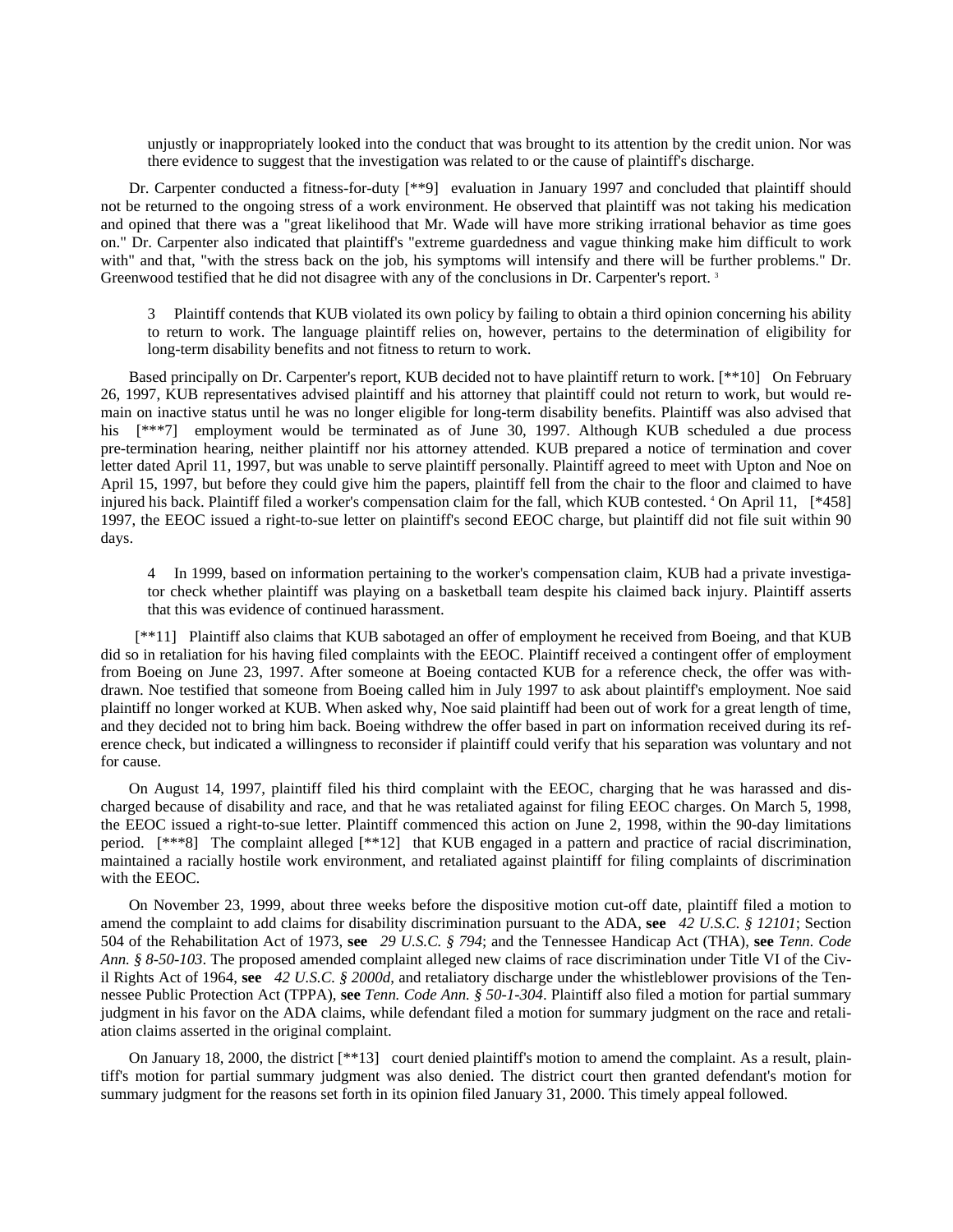#### **A. Motion to Amend**

[HN1] Under *Fed. R. Civ. P. 15(a)*, leave to amend a pleading shall be freely given "when justice so requires." [HN2] Several factors should be considered in determining whether to grant a motion to amend.

 Undue delay in filing, lack of notice to the opposing party, bad faith by the moving party, repeated failure to cure deficiencies by previous amendments, undue prejudice to the opposing party, and futility of [\*\*\*9] amendment are all factors which may affect the decision. Delay by itself is not sufficient reason to deny a motion to amend. Notice and substantial prejudice to the opposing party are [\*459] critical factors in determining whether an amendment should be granted.

*Head v. Jellico Hous. Auth., 870 F.2d 1117, 1123 (6th Cir. 1989)* (quoting *Hageman v. Signal L.P. Gas, Inc., 486 F.2d 479, 484 (6th Cir. 1973))*. [\*\*14] **See also** *Coe v. Bell, 161 F.3d 320, 341-42 (6th Cir. 1998)*, **cert. denied**, *528 U.S. 842, 145 L. Ed. 2d 93, 120 S. Ct. 110 (1999)*. [HN3] When amendment is sought at a late stage in the litigation, there is an increased burden to show justification for failing to move earlier. **See Duggins v. Steak '** *N Shake, Inc., 195 F.3d 828, 834 (6th Cir. 1999)*. [HN4] The denial of a motion for leave to amend is reviewed for abuse of discretion, except to the extent that the decision is based on a legal conclusion that the amendment would not withstand a motion to dismiss. **See** *Parry v. Mohawk Motors of Mich., Inc., 236 F.3d 299, 306 (6th Cir. 2000)*, **cert. denied**, *121 S. Ct. 2594, 150 L. Ed. 2d 752, 2001 WL 476556* (U.S. June 29, 2001); *Martin v. Associated Truck Lines, Inc., 801 F.2d 246, 248 (6th Cir. 1986)*.

The district court considered the appropriate factors and gave its reasons for denying the motion to amend. Plaintiff offered no explanation or justification for having waited a year and a half before filing the motion to amend to add the disability discrimination claims, the retaliatory discharge claim under the TPPA, [\*\*15] or the claim of race discrimination facilitated by federal funds in violation of Title VI. Since the third EEOC charge complained of disability discrimination as well as race discrimination and retaliation, plaintiff was aware of his claims for disability discrimination. Nonetheless, the complaint, which was filed with the assistance of counsel and signed by plaintiff personally, did not claim adverse treatment because of disability. The complaint did not put defendant on notice that it would have to defend claims of discrimination based on disability, and discovery was conducted accordingly.

Recognizing that delay alone was not sufficient reason to deny the amendment, the district court also found that [\*\*\*10]

 to allow the amendments proposed by plaintiff would result in significant prejudice to the defendant. The dispositive motion deadline has already past, and defendant has filed a motion for summary judgment on all claims alleged in the original complaint. It is also apparent that significant discovery has been completed including more than 20 depositions. Obviously, some if not all of the depositions already taken would have to be supplemented to address the multiple [\*\*16] issues raised in the proposed amendments and other extensive and additional discovery would have to be undertaken as well. In addition, defendant would have to prepare a defense for the newly asserted claims that likely would require securing new medical and expert witnesses.

Plaintiff argues that he should have been permitted to add the disability discrimination claims because they would relate back to the filing of the original complaint. **See** *Spillman v. Carter, 918 F. Supp. 336 (D. Kan. 1996)*. The district court did not disagree. Rather, in the exercise of its discretion, the court determined that justice did not require that leave be granted on the disability claims. We find no abuse of discretion in this regard. Even on appeal, plaintiff fails to offer any explanation or justification for the lateness of the motion to amend. Nor does plaintiff dispute the finding of prejudice to the defendant that would result if plaintiff had been allowed to add the disability discrimination claims at that stage of the proceedings.

The district court also concluded that the amendment would be futile with respect [\*460] to the TPPA and Title VI claims because they would be barred [\*\*17] by the applicable statutes of limitations. [HN5] The retaliatory discharge claim under the TPPA is governed by a one-year statute of limitations and accrues when the plaintiff knew or

# **II.**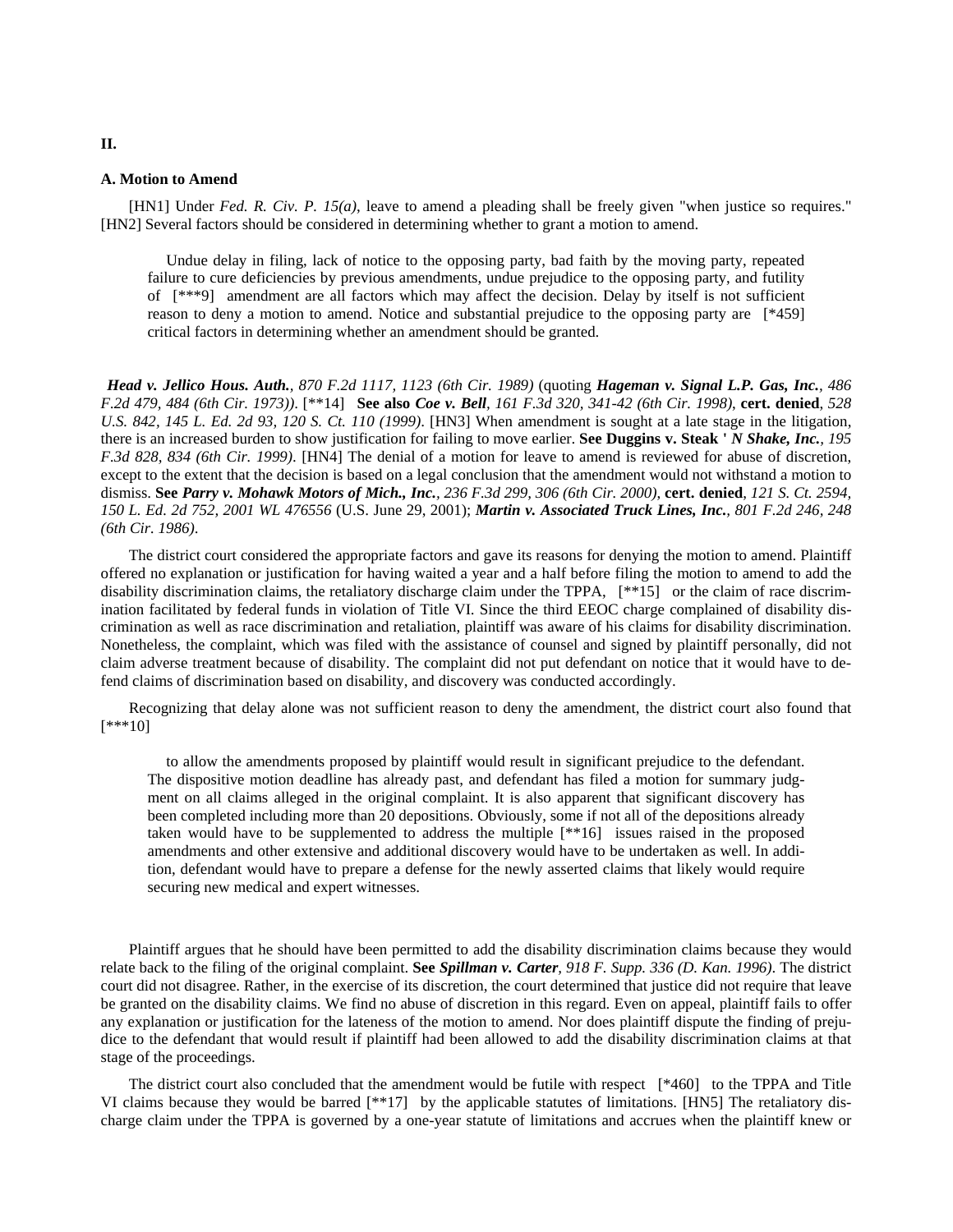should have known that an injury had been sustained. **See** *Weber v. Moses, 938 S.W.2d 387, 393 (Tenn. 1996)*. The period commenced when plaintiff "received unequivocal oral notice" of the decision to terminate his employment. *Id. at 388*. In this case, plaintiff was advised of KUB's decision in February 1997 and was [\*\*\*11] served with written notice of termination in April 1997. Thus, even if the claim related back to the filing of the original complaint, it accrued more than a year before the original complaint was filed.

Similarly, [HN6] the race discrimination claim under Title VI is governed by the one-year limitations period set forth in *Tenn. Code Ann. § 28-3-104(a)(3)* for civil actions brought under federal civil rights statutes. **See** *Simmons v. Middle Tenn. State Univ., 1997 U.S. App. LEXIS 17751*, No. 95-6111, 1997 WL 400105, at \*\*2-3 (6th Cir. Jul. 11, 1997) (unpublished decision). Since plaintiff was not required to exhaust administrative remedies before bringing a Title VI [\*\*18] claim, the limitations period was not tolled during the pendency of the administrative proceedings. **Id**. **See also** *Del. State Coll. v. Ricks, 449 U.S. 250, 261, 66 L. Ed. 2d 431, 101 S. Ct. 498 (1980)*. Even under the **de novo** review required with respect to a finding of futility, plaintiff has failed to demonstrate any error by the district court with respect to these claims.

### **B. Motion for Summary Judgment**

[HN7] We review **de novo** the district court's grant of summary judgment. **See, e.g.,** *Smith v. Ameritech, 129 F.3d 857, 863 (6th Cir. 1997)*. [HN8] Summary judgment is appropriate when there are no issues of material fact in dispute and the moving party is entitled to judgment as matter of law. *Fed. R. Civ. P. 56(c)*. In deciding a motion for summary judgment, the court must view the factual evidence and draw all reasonable inferences in favor of the non-moving party. **See** *Matsushita Elec. Indus. Co. v. Zenith Radio Corp., 475 U.S. 574, 582, 89 L. Ed. 2d 538, 106 S. Ct. 1348 (1986)*.

### **1. Timeliness of Title VII Claims**

Although plaintiff alleged race discrimination and retaliation claims reaching back to the start [\*\*19] of his employment with KUB, the district court found that Title VII claims arising more than 300 days before plaintiff's filing of the third EEOC charge on August 14, 1997, were time barred. Claims based on earlier conduct were barred because plaintiff failed to file an action within 90 days after receiving either the first  $[***12]$  or the second right-to-sue letter. The first EEOC determination addressed plaintiff's claims of racial harassment, the initial failure to promote him to a third-year lineman apprentice position, and the later ADA-transfer into the meter tester apprentice program. The second right-to-sue letter pertained to plaintiff's charges of retaliation. Since plaintiff was on disability leave beginning in late March 1995, he cannot claim he was subjected to a hostile work environment during the relevant time period. Thus, all plaintiff's race and retaliation claims were time barred, except for claims based on KUB's decision to terminate plaintiff's employment and the post-termination response to Boeing's reference check.

Plaintiff sought to resurrect the earlier claims under a continuing violation theory, which the district court properly rejected. As we have explained, [\*\*20] [HN9] the continuing violation doctrine may serve to toll the statutory period within which to file a complaint with the EEOC. **See** *United Air* [\*461] *Lines, Inc. v. Evans, 431 U.S. 553, 52 L. Ed. 2d 571, 97 S. Ct. 1885 (1977)*; *Dixon v. Anderson, 928 F.2d 212, 216-17 (6th Cir. 1991)*. The continuing violation doctrine, however, does not relieve a plaintiff of the need to file an action within 90 days of receiving the right-to-sue letter. **See** *Clark v. Nissan Motor Mfg. Corp. U.S.A., 1998 U.S. App. LEXIS 27743*, No. 97-5956, 1998 WL 786892, at \*5 (6th Cir. Oct. 26, 1998) (unpublished decision) (citing *Brown v. Hartshorne Pub. Sch. Dist. No. 1, 926 F.2d 959, 962 (10th Cir. 1991))*. Plaintiff has abandoned the continuing violation argument on appeal.

The district court nonetheless recognized that [HN10] the 90-day filing requirement is not jurisdictional and may be subject to equitable tolling in exceptional circumstances. **See** *Truitt v. County of Wayne, 148 F.3d 644, 646-47 (6th Cir. 1998)*. After considering the relevant factors, the district court concluded that equitable tolling would not be appropriate in this case. Plaintiff does not challenge [\*\*21] this finding on appeal. Instead, plaintiff amplifies a tolling argument raised by counsel during the hearing on defendant's motion for summary judgment.

 [\*\*\*13] Plaintiff argues that the time for filing suit after his receipt of the second right-to-sue letter in April 1997 should be tolled because he was on disability leave from March 1995 until his discharge. This, plaintiff contends, raises at least a question of fact under *Tenn. Code Ann. § 28-1-106*, which serves to toll the statute of limitations when a person entitled to commence an action is "of unsound mind" at the time the cause of action accrued. This tolling provision has no application to the Title VII claims, however, as we have held that [HN11] state law tolling or savings provisions do not apply to the limitations periods expressly set forth in Title VII. **See Clark**, 1998 WL 786892, at \*3 (citing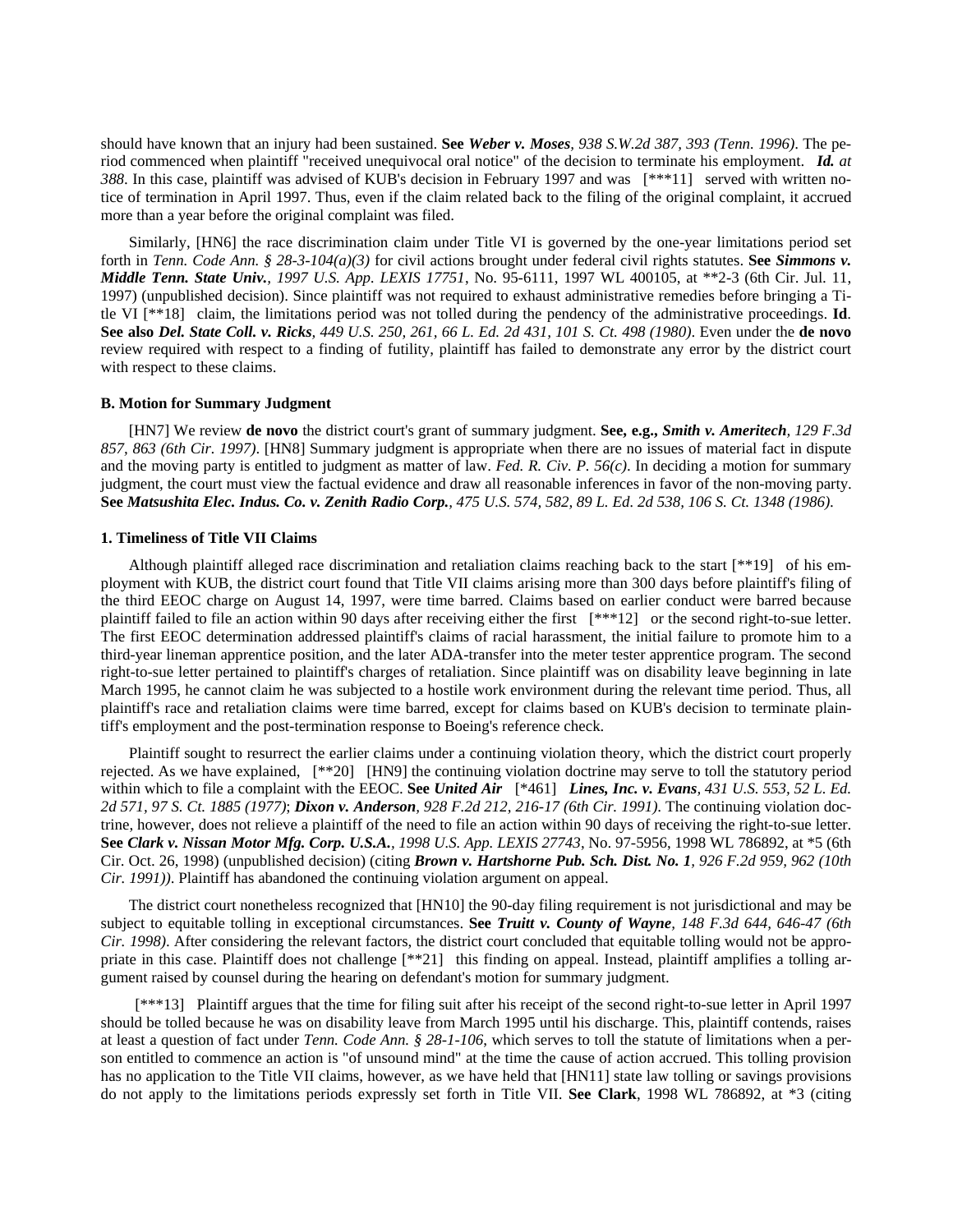*Johnson v. Ry. Express Agency, Inc., 489 F.2d 525, 530 (6th Cir. 1973)* (rejecting application of Tennessee savings statute to 90-day period under Title VII)).<sup>5</sup>

5 Moreover, [HN12] under Tennessee law, the plaintiff bears the burden of proving the injured party was of unsound mind during the **entire time** in question. **See** *Parham v. Walker, 568 S.W.2d 622, 624 (Tenn. Ct. App. 1978)*. To be of "unsound mind," Tennessee law requires that one be incapable of attending to any business or taking care of himself. **See** *Smith v. Grumman-Olsen Corp., 913 F. Supp. 1077, 1085 (E.D. Tenn. 1995)*. The first right-to-sue letter, which was issued in September 1994, preceded the plaintiff's disability. The second letter, issued in April 1997, was followed by plaintiff's application for employment with Boeing and the filing of the third EEOC charge in August 1997. While defendant did not dispute plaintiff was disabled from work, the psychiatric evaluations did not suggest that plaintiff's mental condition rendered him unable to attend to any business or take care of himself. Plaintiff offered no other evidence on this issue.

# [\*\*22] **2. Title VII Race and Retaliation Claims**

[HN13] To establish a **prima facie** case of race discrimination, plaintiff must show that he (1) was a member of a protected class, (2) was qualified for the position, (3) was discharged, and (4) was replaced by a person outside the protected group. **See** *St. Mary's Honor Ctr. v. Hicks, 509 U.S. 502, 506, 125 L. Ed. 2d 407, 113 S. Ct. 2742 (1993)*. Once a **prima facie** showing is made, the burden of production shifts to the defendant to articulate a legitimate non-discriminatory reason for its decision. The ultimate [\*\*\*14] burden of persuasion rests with plaintiff to prove that the proffered reasons were a pretext for discrimination. **See** *Reeves v. Sanderson Plumbing Prods., Inc., 530 U.S. 133, 147 L. Ed. 2d 105, 120 S. Ct. 2097 (2000)*; *Manzer v. Diamond Shamrock Chems. Co., 29 F.3d 1078, 1084 (6th Cir. 1994)*.

 [\*462] The district court found that plaintiff had not made a **prima facie** showing of race discrimination because he was not qualified to return to work as a meter tester apprentice. When plaintiff asked to return to work in December 1996, he had been on disability leave [\*\*23] for about 20 months. Accepting the genuineness of plaintiff's request, KUB required that certain conditions be met before he could return to work. The first and foremost of these conditions was that plaintiff be evaluated by Dr. Carpenter, who concluded that plaintiff should not be returned to the ongoing stress of a work environment. Plaintiff makes much of the fact that a jury found against Dr. Carpenter in an unrelated malpractice action arising out of an evaluation performed on behalf of an employer. As the district court correctly observed, that fact has no bearing in this case. This is particularly true since Dr. Greenwood did not disagree with Dr. Carpenter's conclusions, and no contrary opinions were offered concerning plaintiff's ability to return to work.

Plaintiff argues that he was qualified to work in the meter tester program because KUB had placed him there in July 1994, and he had performed satisfactorily until going on leave in March 1995. The district court addressed this argument and distinguished between plaintiff's skill and his ability to function on the job.

 Wade argues that KUB transferred Wade to the meter testing program so it cannot argue he is not qualified. [\*\*24] Wade also points to the testimony of Don Blevins ("Blevins") who was his supervisor in the meter testing apprentice program as support for his contention that he was qualified for the job. Blevins testified that he never had a problem with Wade and that Wade was able to perform the work testing the meters and was making [\*\*\*15] good progress. However, Blevins' experience working with Wade was prior to Wade's involuntary commitment to a psychiatric hospital and almost two years of disability leave for paranoid schizophrenia. It was also prior to the fitness for work examination by Dr. Carpenter. Blevins' experience with Wade and his evaluation of Wade's performance prior to these significant events has no bearing on the issue of Wade's status and ability to perform in December 1996. Under these circumstances, whether Wade is "qualified" for the meter testing apprentice position is not a question of skill but the ability to function on the job by performing the work and dealing with the stress, coworker interaction, and supervision attendant to the job.

It is clear that Dr. Greenwood's letter in December 1996 stating that plaintiff could return to work "at some capacity" represents [\*\*25] a somewhat inconsistent position from the opinions he expressed while Wade was on disability leave. KUB was justified based on all the circumstances and its own policy to require Wade to undergo a fitness for work examination.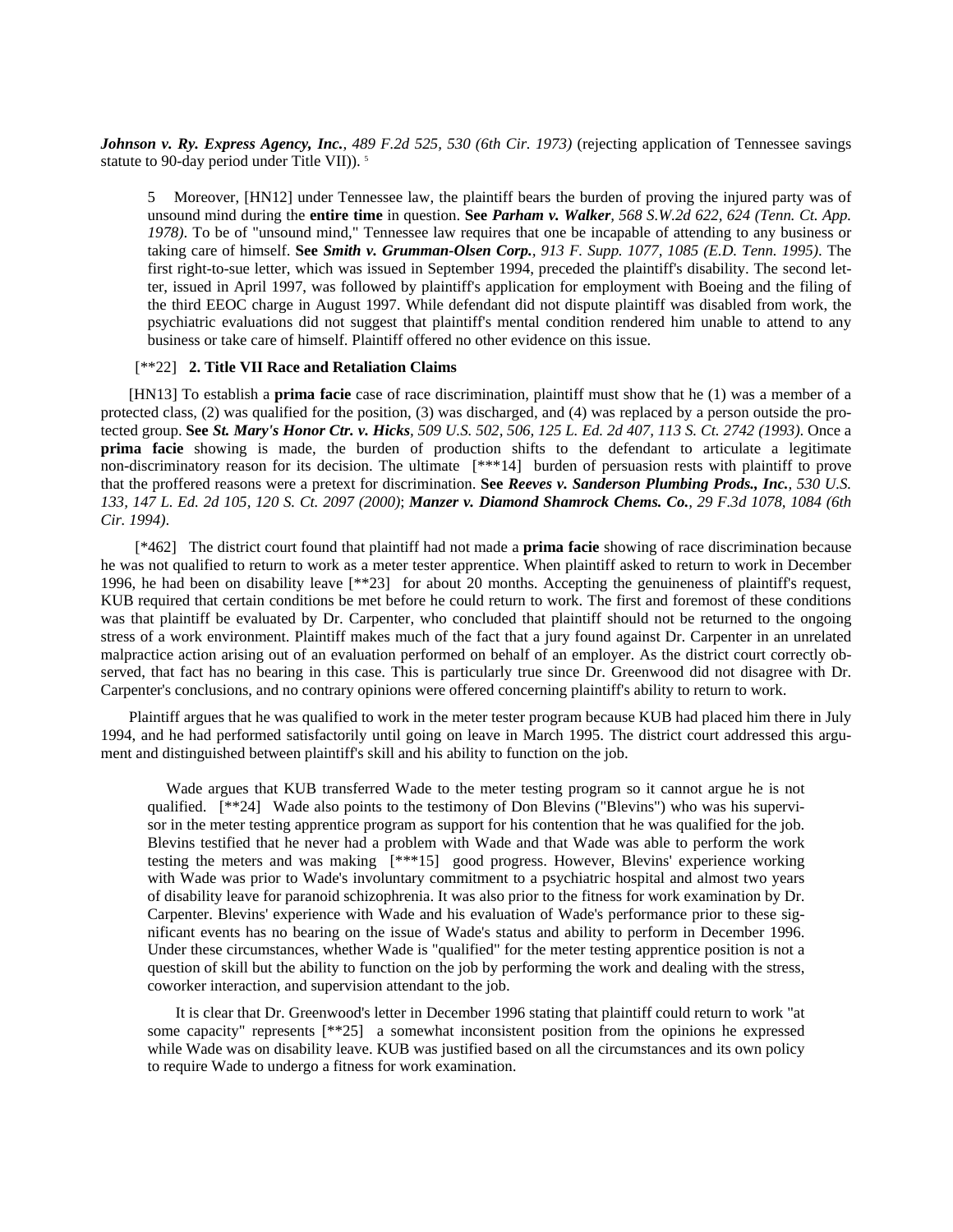Plaintiff offered no evidence to contradict the opinion of Dr. Carpenter, nor did plaintiff offer other evidence "to show that he would be able to handle the stress of returning to work, dealing with coworkers, and accepting supervision and constructive criticism." The district court concluded that, "considering all of the facts and circumstances, this evidence demonstrates that Wade could not perform the essential functions of the meter testing apprentice position and could not meet the reasonable expectations KUB would have for a person in that position." **See** *Jacklyn v. Schering-Plough Healthcare Prods. Sales Corp., 176 F.3d 921, 929 (6th Cir. 1999)*. Reviewing the question **de novo**, we agree that plaintiff failed to make a [\*463] **prima facie** showing that he was [\*\*\*16] discharged or not returned to work because of race discrimination.<sup>6</sup>

6 Taking the matter to the next step, the district court also found that plaintiff failed to raise a jury-submissible issue on the question of whether the defendant's reasons were merely pretext for race discrimination. **See** *Manzer, 29 F.3d at 1084*. Without repeating the district court's reasoning, we agree that plaintiff failed to present evidence to suggest that the defendant's reasons (1) lacked a factual basis, (2) did not actually motivate the decision, or (3) were insufficient to motivate the decision.

 [\*\*26] Next, [HN14] to demonstrate a **prima facie** case of retaliation, plaintiff must show that (1) he was engaged in activity protected by Title VII, (2) the activity was known to the defendant, (3) he was subjected to tangible employment action, and (4) there is a causal link between the protected activity and the adverse employment action. **See**  *Johnson v. Dep't of Health and Human Servs., 30 F.3d 45, 47 (6th Cir. 1994)*. The evidence must be sufficient to raise an inference that the protected activity was the likely reason for the adverse action. **See** *Walborn v. Erie County Care Facility, 150 F.3d 584, 589 (6th Cir. 1998)*.

With respect to the decision to terminate plaintiff's employment, the district court correctly concluded that plaintiff had not shown a causal connection between the termination and the prior EEOC charges. The district court explained:

 There is no direct evidence in the record or evidence to raise an inference that Wade's termination in February 1997 was connected with the EEOC charges he filed in 1993 and 1995. Subsequent to filing the first charge, Wade was advanced to the third year lineman apprentice position and later was  $[**27]$ given an accommodation by being transferred to the meter testing program. The number of years between the first two EEOC charges and the discharge in February 1997 militate against a finding that the discharge was retaliatory in nature. **See, e.g.,** *Jackson v. Pepsi-Cola, Dr. Pepper Bottling Co., a Div. of RKO* [\*\*\*17] *Bottlers of Toledo, Inc., 783 F.2d 50 (6th Cir. 1986)* (a time span of more than one year from the filing suit to the firing militated against finding that discharge was retaliatory). Much of Wade's response to the motion is comprised of conclusory allegations and his perceptions which are not sufficient to stave off summary judgment. *Pilgrim v. Trustees of Tufts College, 118 F.3d 864, 871 (1st Cir. 1997)*. Wade's subjective assessment is not evidence. **Id**.

The district court's decision is also supported by evidence that plaintiff was approved for long-term disability benefits shortly after he filed the second EEOC [\*464] charge in June 1995. In addition, those benefits were not terminated after the second right-to-sue letter was issued in April 1997.

Plaintiff emphasizes that the letter accompanying KUB's formal notice of termination [\*\*28] was written on the same date that the EEOC issued the second right-to-sue letter. It is undisputed, however, that KUB made the decision to terminate plaintiff's employment before the right-to-sue letter was issued. The other evidence of retaliatory intent that plaintiff points to is the statement from Upton on March 27, 1995, to the effect that plaintiff's refusal to apologize for the "Uncle Tom" comment would "have consequences." Since Upton viewed the comment as insubordination, it is not surprising that he might threaten disciplinary action. Nonetheless, consequences were threatened in March 1995, before plaintiff filed the second EEOC charge in June 1995. While the question of possible disciplinary action for that statement was included as the last of the conditions required before plaintiff could return to work, that does not suggest a connection between the filing of EEOC charges and the decision not to permit plaintiff to return to work.

Finally, plaintiff alleges that his conditional offer of employment from Boeing was sabotaged by defendant in retaliation for having engaged in protected activity. We agree with the district court that there was no causal connection [\*\*\*18] [\*\*29] shown between the prior EEOC charges and Noe's response to the inquiry from Boeing. 7